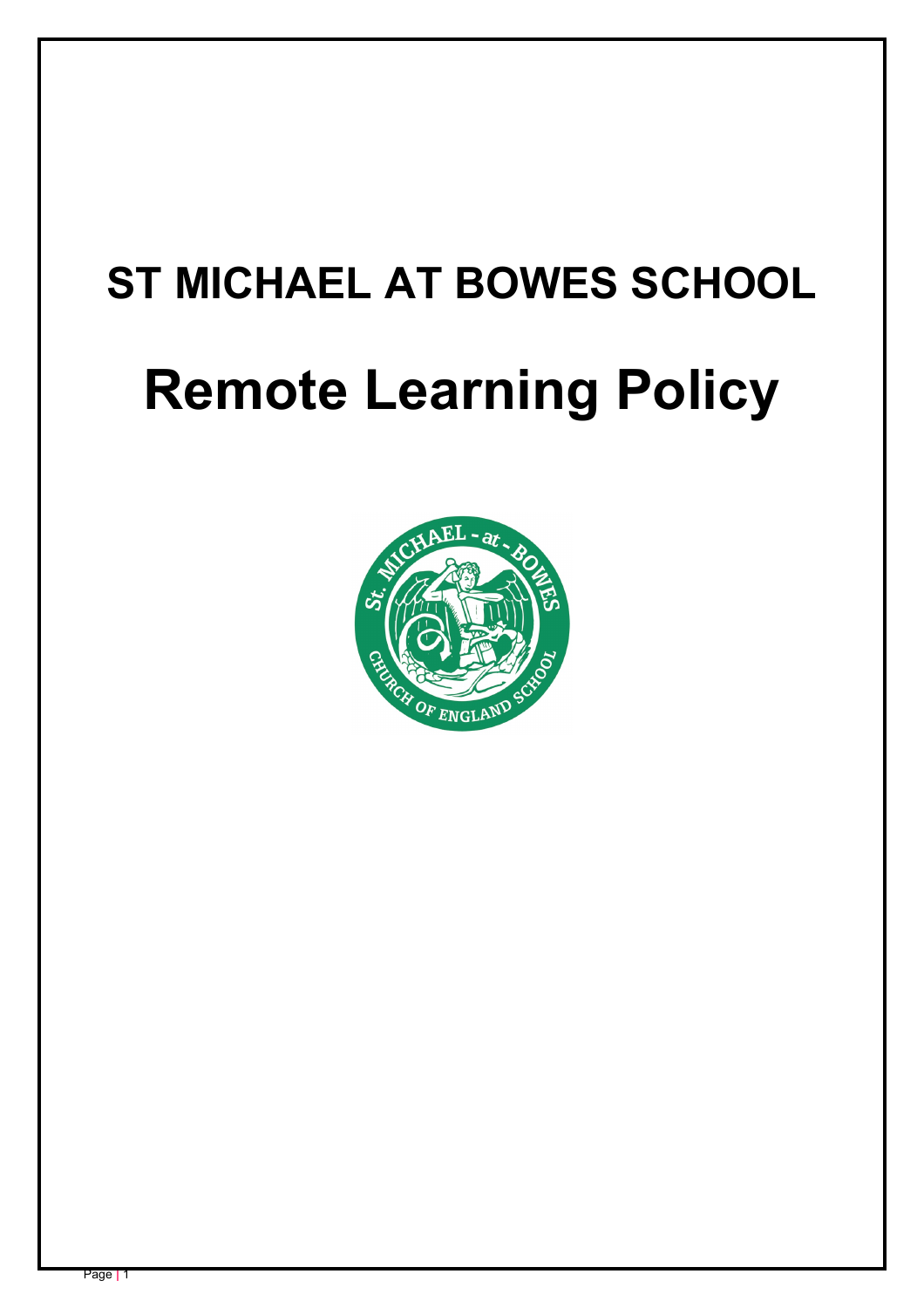| <b>Written by:</b>  | Maria Jay & Debbie<br><b>Butcher</b> | Date: 15 <sup>th</sup> September 2020 |
|---------------------|--------------------------------------|---------------------------------------|
| Last reviewed on:   | January 2021                         |                                       |
| Next review due by: | April 2021                           |                                       |

# **Contents**

# **1. Aims**

# **'An inclusive Christian community building on firm foundations for successful lives.'**

At St Michael at Bowes we believe that our vision underpins everything we do and as such we strive for our children to 'build on firm foundations' in order for them to lead successful lives.

The Governors and Senior Leadership team at St Michael at Bowes CE Junior School are fully aware that these are exceptional times. This document seeks to inform and guide families and not impose strict expectations. Each family is unique and because of this, should approach home learning in a way which suits their individual needs. We realise that any circumstances that causes our school to close will affect families in a number of ways. In our planning and expectations, we are aware of the need for flexibility from all sides:

- Parents may be trying to work from home so access to technology as a family may be limited
- Parents may have two or more children trying to access technology and need to prioritise the needs of their children
- Teachers may be trying to manage their home situation and the learning of their own children
- IT systems may not always function as they should
- Children may not respond well to learning from home

This remote learning policy for staff aims to:

- To outline our approach for children that will not be attending school, as a result of government guidance or the closure of a class/phase bubble
- To outline our expectations for staff who may not be attending school due to self-isolation but that are otherwise fit and healthy and able to continue supporting with the education of our children
- Ensure consistency in the approach to remote learning for pupils who aren't in school
- Provide appropriate guidelines for data protection

This policy is intended to cover the actions the school will take in the following scenarios: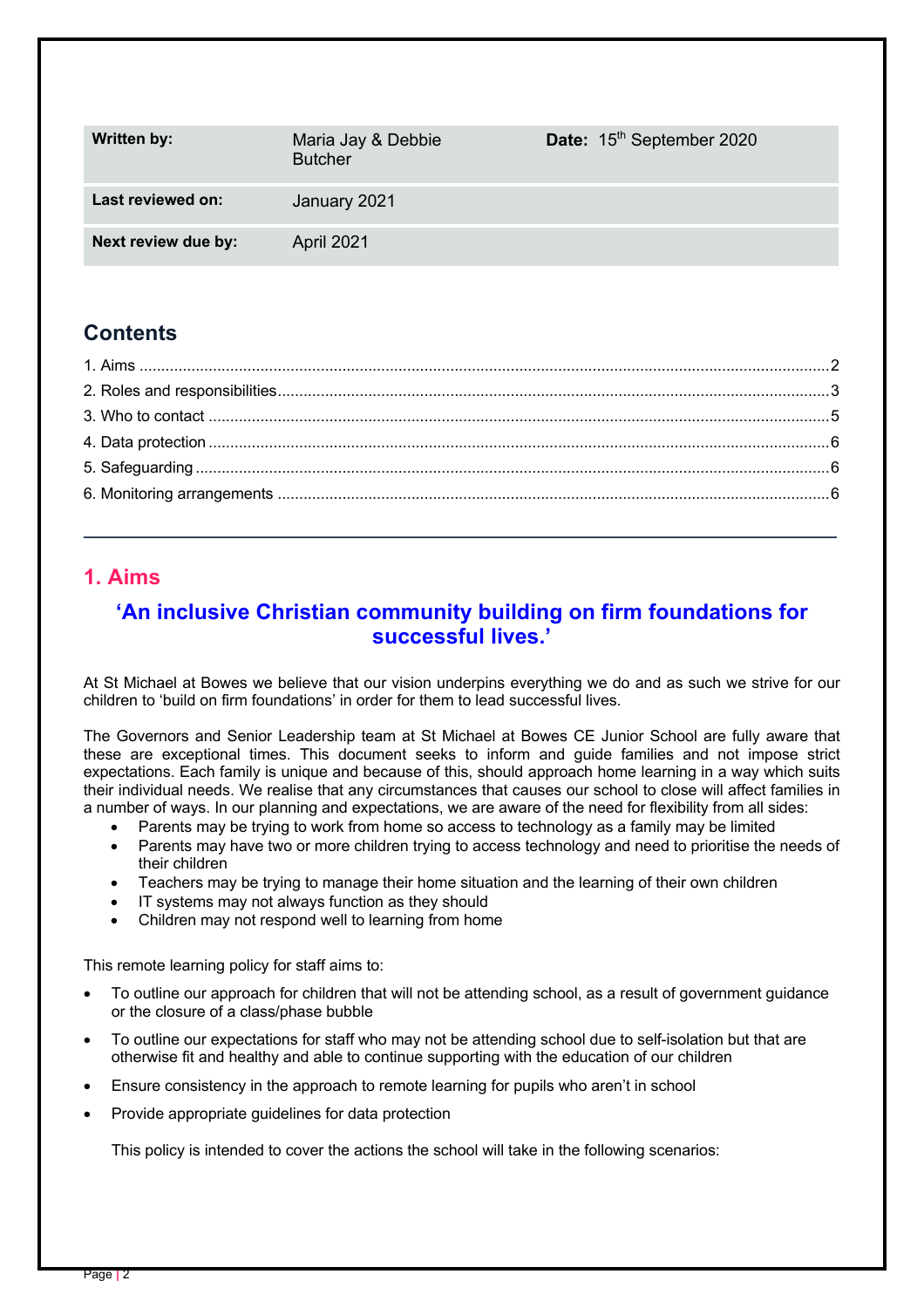- The event of a total national or local lockdown where school is closed to all but key worker and vulnerable pupils
- The event that a class/bubble closes and pupils must be remotely educated
- The event of a partial lockdown, where classes are attending on a rota basis
- The event of adhoc individual staff and pupil absences

# **2. Roles and responsibilities**

The content of remote learning provision and the consistency of provision across the school will be monitored by the Senior Leadership Team.

#### **2.1 Teachers**

When providing remote learning, if working from home, teachers must be available between 8.30 a.m. and 3.30 p.m. All teachers will provide details of their breaks to school and parents so it is clear when they should not be expected to respond. Office staff can be contacted between 8.30am and 3.45pm.

If they're unable to work for any reason during this time, for example due to sickness or caring for a dependent, they should report this using the normal absence procedure.

When providing remote learning, teachers are responsible for:

- setting appropriate learning activities on a regularly agreed basis (the equivalent of approximately 4 hours per day);
- Ensuring pupils have access to useful resources (including videos, website links etc.) to support their learning;
- Providing scheduled live sessions with pupils and providing parents with a timetable of these sessions at the beginning of the week;
- monitoring the completion of work;
- Providing useful feedback on work returned through Teams or Class Dojo;
- Respond promptly, within reason, to requests for support from families at home. This should be done via Teams or Class Dojo, ideally within 24 hours.
- Keeping in touch with pupils who aren't in school on a weekly basis; either themselves or the class TA; (messages should not be responded to out of the hours agreed in the Class Dojo usage policy);
- Informing their line manager of any pupils routinely not accessing work and/or not returning work on time.
- Attending virtual meetings with teachers, parents and pupils ensuring that they:
	- o Dress according to the school dress code
	- o Attend meetings from a suitable and appropriate location

If teachers are also working in school, they should arrange with their class support to take some time out to manage the remote learning. If this is not possible, they should speak to their line manager to support with cover.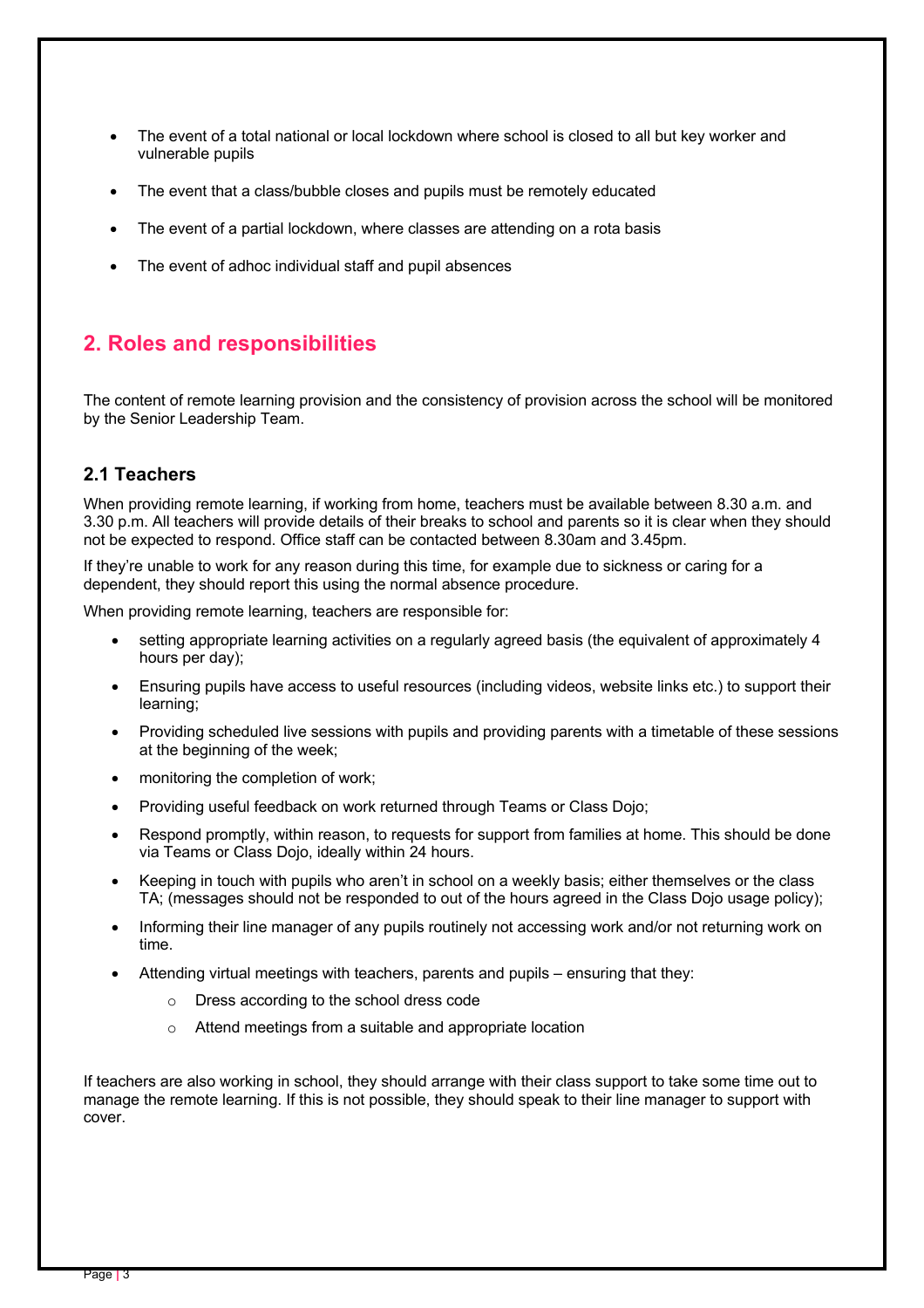#### **2.2 Teaching assistants**

When assisting with remote learning, teaching assistants must be available between 8.30 a.m and 3.30 p.m. All teaching assistants will provide details of their breaks to school and parents so it is clear when they should not be expected to respond.

If they are unable to work for any reason during this time, for example due to sickness or caring for a dependent, they should report this using the normal absence procedure.

When assisting with remote learning, teaching assistants are responsible for:

- Supporting pupils who aren't in school with learning remotely by providing feedback and additional resources where possible
- Covering their class bubble for short periods of time to allow the class teacher to manage the learning
- Attending virtual meetings with teachers, parents and pupils ensuring that they:
	- o Dress according to the school dress code
	- o Attend meetings from a suitable and appropriate location
	- $\circ$  Record 1:1 sessions for safeguarding purposes (recordings will be kept on the system for a period of 20 days)

#### **2.3 Subject leads**

Alongside their teaching responsibilities, subject leads are responsible for:

- Working with teachers teaching their subject remotely to make sure all work set is appropriate and consistent
- Monitoring the remote work set by teachers in their subject explain how they'll do this, such as through regular meetings with teachers or by reviewing work set
- Alerting teachers to resources they can use to teach their subject remotely

#### **2.4 Senior leaders**

Alongside any teaching responsibilities, senior leaders with responsibility for teaching and learning in each phase are responsible for:

- Co-ordinating the remote learning approach across the school
- Monitoring the effectiveness of remote learning through regular meetings with teachers and subject leaders, reviewing work set and seeking feedback from pupils and parents
- Monitoring the security of remote learning systems, including data protection and safeguarding considerations
- monitoring that pupils without access to effective internet are provided with paper packs of work either in person, by post or through personal delivery;
- Providing opportunities for learning to be shared and celebrated to keep motivation high

#### **2.5 Designated safeguarding lead**

The DSL is responsible for:

https://www.smab.enfield.sch.uk/wp-content/uploads/2020/04/child-protection-safeguarding-SMAB-policy-April-2020-1.pdf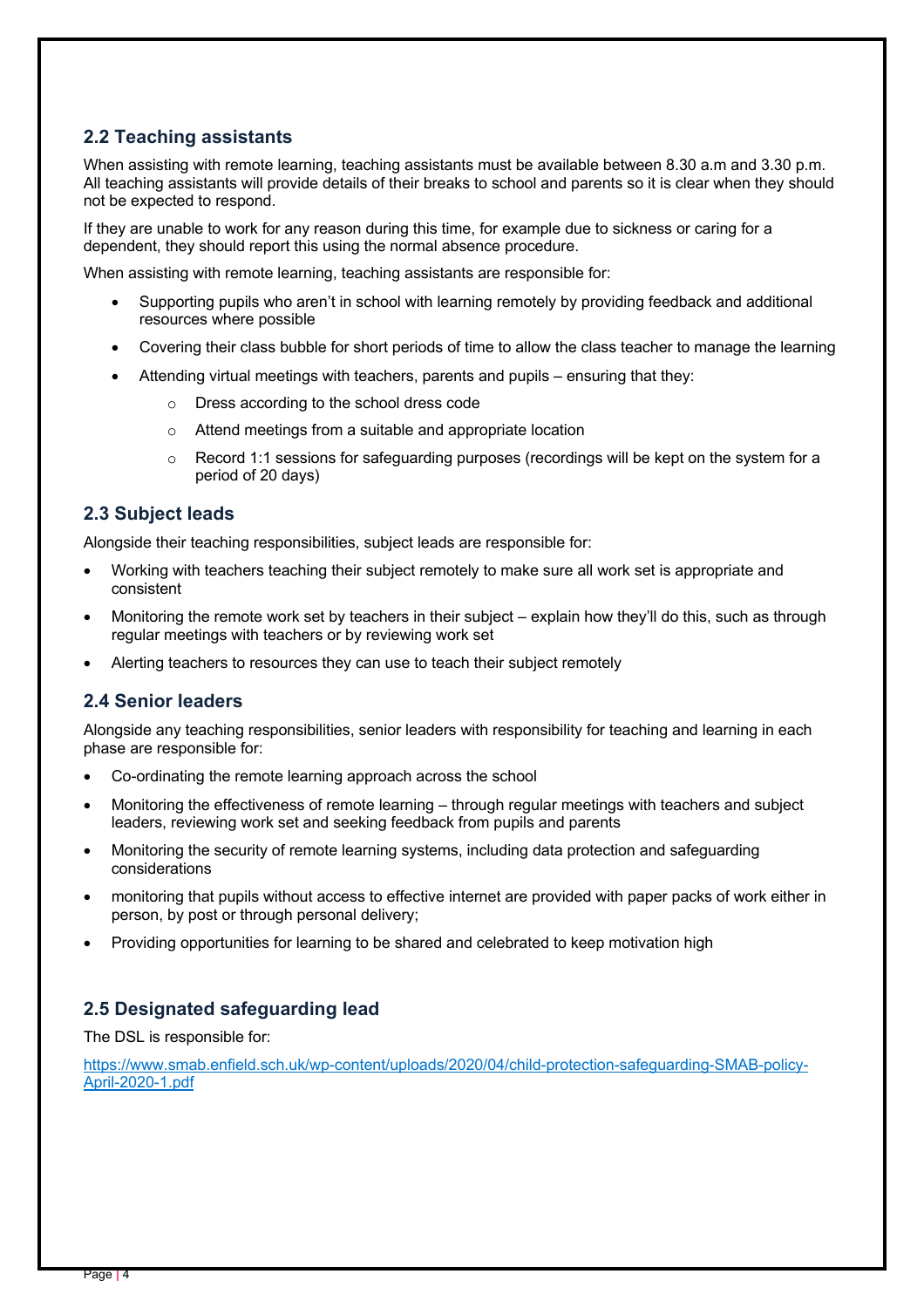#### **2.6 IT staff**

IT staff are responsible for:

Insert details, such as:

- Fixing issues with systems used to set and collect work
- Helping staff and parents with any technical issues they're experiencing
- Reviewing the security of remote learning systems and flagging any data protection breaches to the data protection officer
- Assisting pupils and parents with accessing the internet or devices

#### **2.7 Assistant headteacher with responsibility for SEND**

The Assistant Headteacher with responsibility for SEND is responsible for:

- Coordinating the provision for pupils with SEND across the school
- Monitoring the engagement levels of pupils with SEND
- Liaising with parents and other family members to ensure their wellbeing and help them to access available support networks

#### **2.8 Pupils and parents**

Staff can expect pupils learning remotely to:

- Be contactable during the school day although we do not expect them to be sat in front of a device for the entire day
- Log on to take part in 'live learning' sessions regularly (if the whole class is isolating at home)
- Complete compulsory work to the deadline set by teachers
- Seek help if they need it, from teachers or teaching assistants
- Alert teachers if they're not able to complete work

Staff can expect parents with children learning remotely to:

- Make the school aware if their child is sick or otherwise can't complete work
- Seek help from the school if they need it
- Be respectful when making any complaints or concerns known to staff
- Every effort will be made by staff to ensure that work is set promptly on appropriate platforms but the school cannot guarantee that the chosen platforms will work on all devices. Should accessing work be an issue, parents should contact us promptly and alternative solutions will be made available to ensure continuity of learning (e.g. paper copies of work). These will be discussed on a case-to-case basis.

#### **2.9 Governing body**

The governing body is responsible for:

- Monitoring the school's approach to providing remote learning to ensure education remains as high quality as possible
- Ensuring that staff are certain that remote learning systems are appropriately secure, for both data protection and safeguarding reasons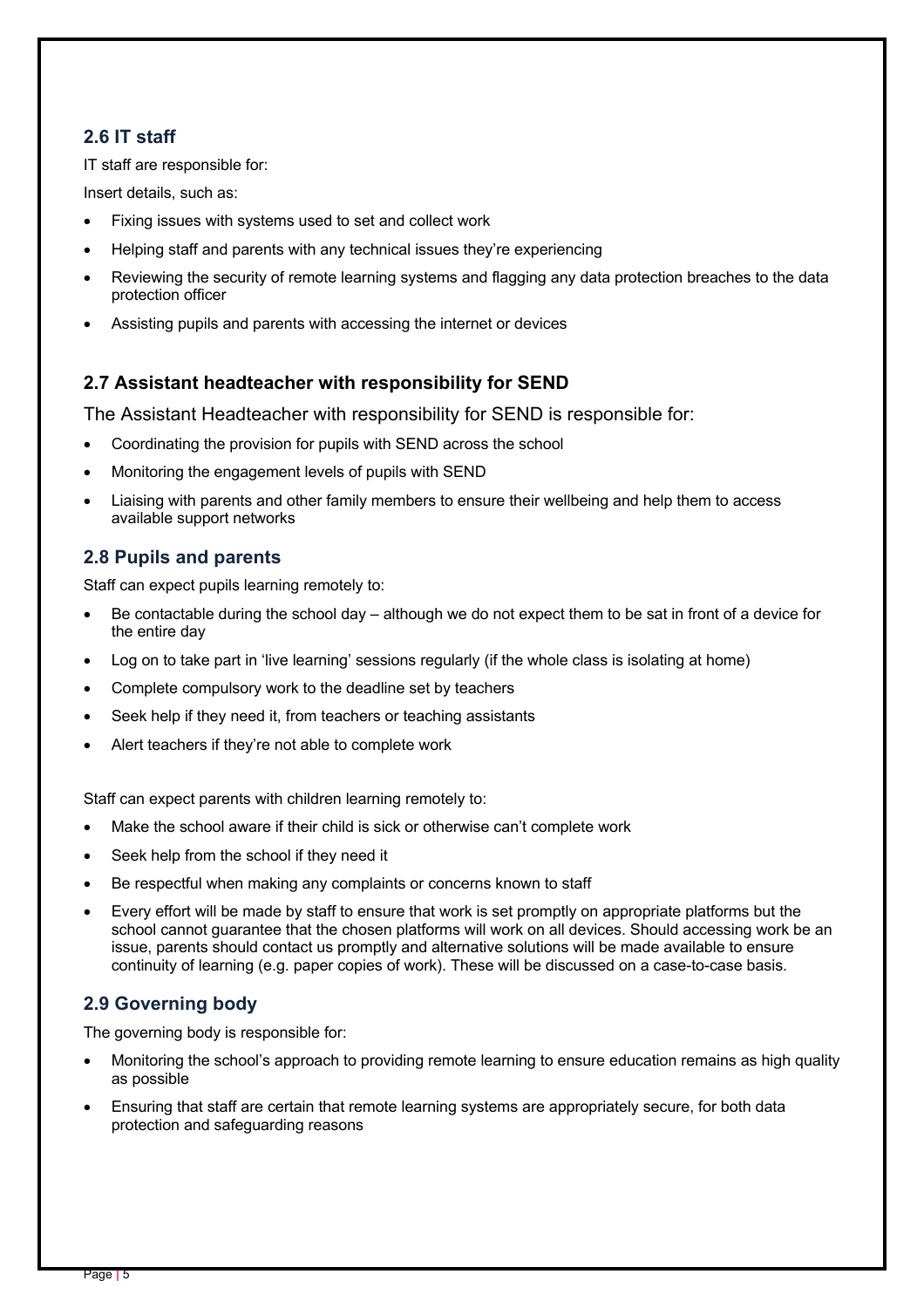# **3. Who to contact**

If staff have any questions or concerns about remote learning, they should contact the following individuals:

- Issues in setting work talk to the relevant subject lead, Achievement Lead or SENCO
- Issues with behaviour talk to the relevant Achievement Lead or Assistant Headteacher responsible for their phase
- Issues with IT talk to Penny Sparwell, IT technician
- Issues with their own workload or wellbeing talk to their individual line manager
- Concerns about data protection talk to Izlem Balci, the data protection officer
- Concerns about safeguarding talk to Bridget Lennon, the DSL

### **4. Data protection**

#### **4.1 Accessing personal data**

When accessing personal data for remote learning purposes, all staff members will:

- Data can be accessed securely via Microsoft Teams and web based software packages (e.g RM Integris).
- The school will provide you with Macbooks or iPads to use.

#### **4.2 Processing personal data**

Staff members may need to collect and/or share personal data such as email addresses and telephone numbers as part of the remote learning system. As long as this processing is necessary for the school's official functions, individuals won't need to give permission for this to happen.

However, staff are reminded to collect and/or share as little personal data as possible online.

#### **4.3 Keeping devices secure**

All staff members will take appropriate steps to ensure their devices remain secure. This includes, but is not limited to:

- Keeping the device password-protected strong passwords are at least 8 characters, with a combination of upper and lower-case letters, numbers and special characters (e.g. asterisk or currency symbol)
- Ensuring the hard drive is encrypted this means if the device is lost or stolen, no one can access the files stored on the hard drive by attaching it to a new device
- Making sure the device locks if left inactive for a period of time
- Not sharing the device among family or friends
- Installing antivirus and anti-spyware software
- Keeping operating systems up to date always install the latest updates

# **5. Safeguarding**

Please reference our Safeguarding Policy:

https://www.smab.enfield.sch.uk/wp-content/uploads/2020/04/child-protection-safeguarding-SMAB-policy-April-2020-1.pdf

Please see the latest Keeping Children Safe in Education guidance from the DfE:

https://www.smab.enfield.sch.uk/wp-content/uploads/2020/04/child-protection-safeguarding-SMAB-policy-April-2020-1.pdf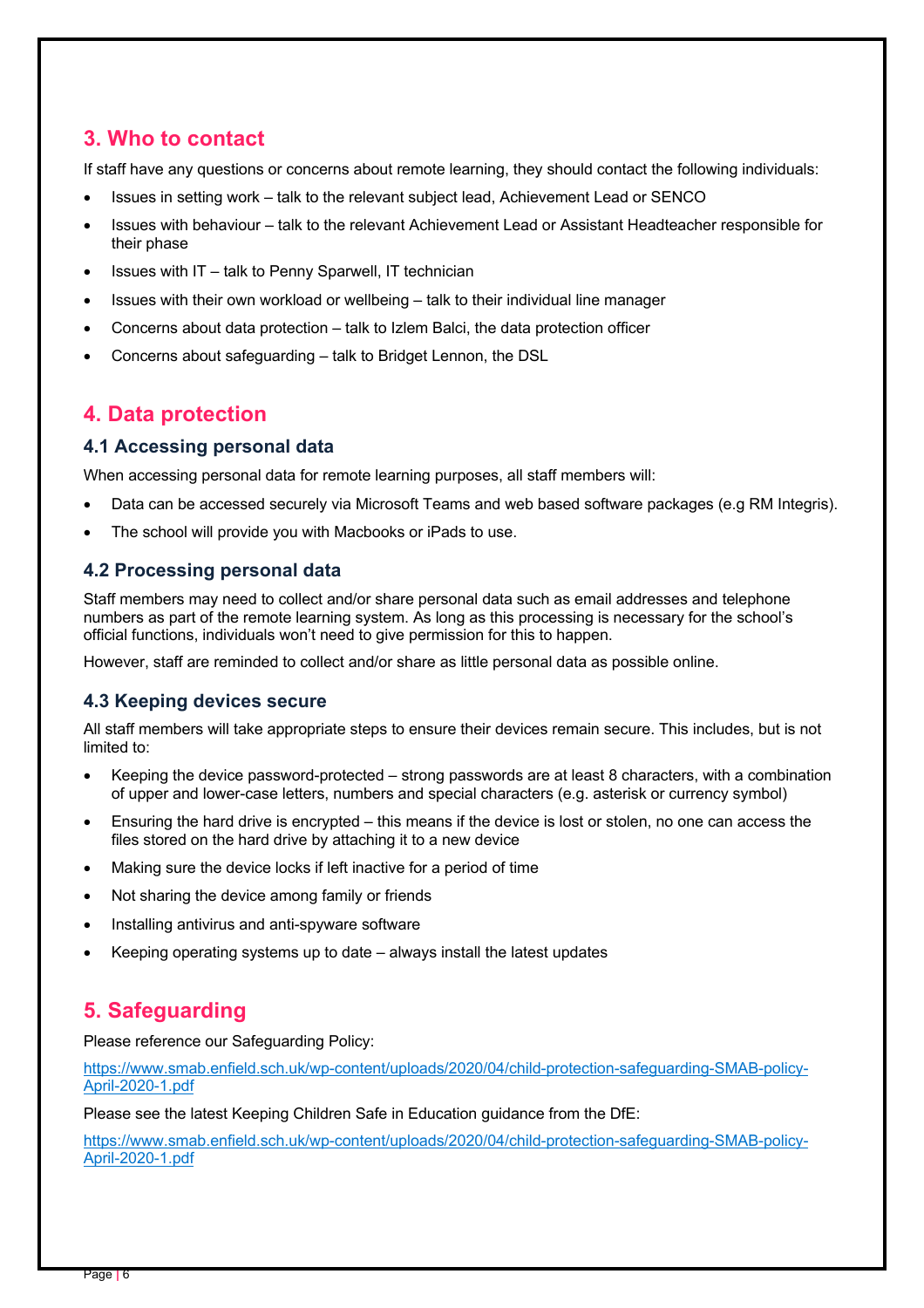# **6. Monitoring arrangements**

This policy will be reviewed regularly to reflect changing guidance and updates during the pandemic and beyond. Feedback will be gathered from staff, parents and pupils and used to adapt the remote learning provision from the school.

# **Appendix 1 – Remote Learning Provision table**

| <b>Extent of remote</b><br>learning needed                                                                                                      | <b>Details of remote learning</b>                                                                                                                                                                                                                                                                                                                                                                                                                                                                                                                                                                                                                                                                                                                                                                                                                                                                                                                                                                                                                                    |  |
|-------------------------------------------------------------------------------------------------------------------------------------------------|----------------------------------------------------------------------------------------------------------------------------------------------------------------------------------------------------------------------------------------------------------------------------------------------------------------------------------------------------------------------------------------------------------------------------------------------------------------------------------------------------------------------------------------------------------------------------------------------------------------------------------------------------------------------------------------------------------------------------------------------------------------------------------------------------------------------------------------------------------------------------------------------------------------------------------------------------------------------------------------------------------------------------------------------------------------------|--|
| <b>Class teacher not ill</b><br>working from home<br>with all pupils still in                                                                   | An adult in the school (most likely the additional adult in the class or if<br>$\bullet$<br>necessary, a supply teacher) will facilitate the learning in line with the normal<br>school timetable.                                                                                                                                                                                                                                                                                                                                                                                                                                                                                                                                                                                                                                                                                                                                                                                                                                                                   |  |
| school                                                                                                                                          | The teacher working from home will join the key lessons during the day to<br>$\bullet$<br>teach the main part of the lesson from the main classroom screen.                                                                                                                                                                                                                                                                                                                                                                                                                                                                                                                                                                                                                                                                                                                                                                                                                                                                                                          |  |
|                                                                                                                                                 | During lessons, the teacher will appear remotely on an iPad or laptop to work<br>$\bullet$<br>with small groups and individual pupils.                                                                                                                                                                                                                                                                                                                                                                                                                                                                                                                                                                                                                                                                                                                                                                                                                                                                                                                               |  |
| Individual child/ren<br>learning at home<br>with class teacher in<br>school teaching the<br>rest of the class                                   | Learning activities uploaded weekly with suggested timetable<br>$\bullet$<br>Short live group or 1-1 session per week minimum to check in, provide<br>$\bullet$<br>feedback and address any key learning needs<br>If possible, the child will be able to remotely join lessons from devices at home<br>$\bullet$<br>Paper packs available for parents to collect from the school office<br>$\bullet$<br>Written feedback will be given regularly, but not on each piece of work<br>$\bullet$<br>completed (if paper packs provided due to lack of internet access, the<br>returned work will be acknowledged through a phone call)                                                                                                                                                                                                                                                                                                                                                                                                                                   |  |
| <b>Whole class or Year</b><br>Group, including<br>staff working from<br>home (flexible<br>dependent on the<br>health of the class<br>teacher/s) | Learning activities uploaded weekly or daily, in advance with suggested<br>$\bullet$<br>timetable<br>Paper packs available for parents to collect from the school office<br>$\bullet$<br>Short live sessions through Microsoft Teams during the week to deliver<br>$\bullet$<br>lessons, talk through work and provide connection to each other and to<br>teacher (may be a different teacher in the year group or school if the class<br>teacher is unwell)<br>The teacher will be available for 15 minutes after the end of each live session<br>$\bullet$<br>for children to ask questions, go and try out tasks and return for additional<br>support if needed (if the class teacher is well and able to do them)<br>Feedback will be provided to each child on one piece of English, one piece of<br>$\bullet$<br>maths and one piece of RE work each week. Other work may be<br>acknowledged through a return from Teams. If paper packs have been<br>provided due to lack of internet access, the returned work will be<br>acknowledged through a phone call. |  |
| <b>Whole school</b><br>working from home,<br>with some teachers<br>in school teaching<br>key worker and<br>vulnerable pupils<br>Or              | Learning activities uploaded daily, in advance with suggested timetable given<br>$\bullet$<br>at the beginning of the week, including scheduled live sessions and<br>approximate timings (the equivalent of 4 hours per day)<br>A minimum of three pieces of work in English and three in maths will be set<br>each week. A minimum of six pieces of work from other curriculum area will<br>be set each week<br>Pupils will be expected to read every day by themselves or with an adult<br>$\bullet$<br>Paper packs available for parents to collect from the school office if there is no<br>$\bullet$<br>way for them to access work online<br>Short live sessions through Microsoft Teams during the morning to talk<br>$\bullet$                                                                                                                                                                                                                                                                                                                               |  |
| <b>Teacher teaching</b>                                                                                                                         | through work and provide connection to each other and to teacher (may be a<br>different teacher in the year group or school if the class teacher is unwell or is                                                                                                                                                                                                                                                                                                                                                                                                                                                                                                                                                                                                                                                                                                                                                                                                                                                                                                     |  |